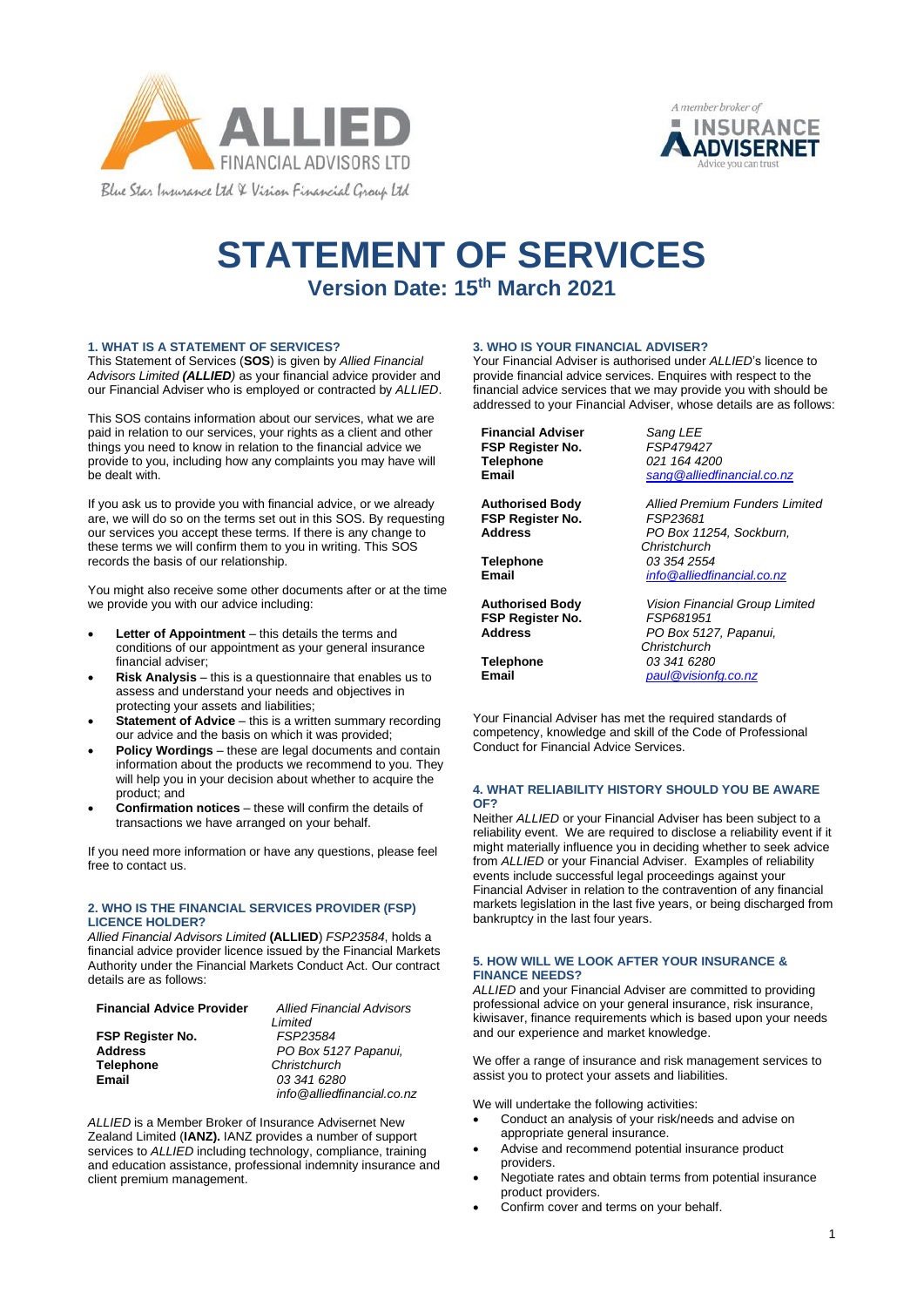



Blue Star Insurance Ltd & Vision Financial Group Ltd

- Advise on premium funding option or other products as necessary.
- Once you have chosen the cover you require, we will send you confirmation of cover, obtain policies from the relevant insurance product provider, check the terms are as agreed and provide you with summaries of cover.
- During our relationship, we will:
	- $\circ$  provide you with invoices for premiums,
	- o forward premiums paid to insurers as required,
	- o forward taxes, and levies to appropriate parties,
	- o manage premium adjustments,
	- o monitor the published performance of your product provider to ensure it meets Reserve Bank of New Zealand minimum financial guidelines and alert you if it falls below those guidelines,
	- o assist with claim lodgement and provide claim advocacy.

Your Financial Adviser is able to provide regulated financial advice dealing in a wide range of general insurance.

To enable us to provide advice which is appropriate to your circumstances, we will need you to provide us with information about the risk(s) to be insured to ensure we correctly evaluate your situation, needs and objectives. You should also tell us about any relevant changes as they occur.

If you are unable, or choose not to provide some information to us, our review will be incomplete and may not take into account all of your needs or circumstances. We may still give you advice but will provide you with the details and limitations of that advice or in some cases we may also decide that it is not appropriate to give you advice without further information. You will need to assess the appropriateness of our advice, if given, to your needs before acting on it.

#### **6. WHAT OTHER SERVICES DOES YOUR FINANCIAL ADVISER OFFER?**

At your request your Financial Adviser can offer you the following additional services:

- Monthly payment options for your insurance policies.
- Advice on indemnity and insurance provisions in your commercial contracts.
- Arrangement of an independent review of your Business Interruption sums insured and indemnity period from an external expert.
- Assistance with a bespoke Business Continuity Plan for your business.
- Provision of an independent risk engineering and management report.
- Commercial and residential valuations from an external expert.

A number of these services fall outside of our core services and may be subject to the agreement of additional remuneration between us or direct with the relevant outside services provider. We will advise you of any cost you will incur prior to you authorising any work be completed on your behalf.

# **7. YOUR OBLIGATIONS**

#### **Payment**

Prompt payment of premiums, taxes and levies (if applicable) on receipt of our invoice (unless arranged otherwise).

You will indemnify us against any liability we may incur regarding payment of Fire and Emergency NZ levies payable when policies are placed with overseas insurers.

#### **Information**

You are solely responsible for the accuracy of any information provided by you to us and to your insurance product provider.

Inadequate or incorrect information provided intentionally or in error could result in the impairment or voiding of your insurance cover.

We take no liability for the accuracy or completeness of any information that you provide for the placement or provision of general insurance on your behalf, or incomplete or inaccurate information.

Please let us know if you have any concerns regarding the information you are providing or the level of insurance cover you are requesting.

You are required to:

- Fully disclose any material information to us and your insurance provider. Disclosure in the context includes every matter that you know or could reasonably be expected to know that is relevant to the insurer's decision to accept the risk and, if so, on what terms.
- Set adequate sums insured and liability limits of cover.
- Advise us if you have any questions or concerns regarding the information you are providing for insurance purposes.

## **8. WHAT FEES AND COMMISSIONS ARE PAYABLE FOR SERVICES?**

You are entitled to know how and what we will charge for our services and what other benefits we receive.

When you take out, alter or cancel insurance cover following our advice, *ALLIED* may charge you an Adviser Service Fee plus GST and charges. IANZ may also charge an administration fee for processing insurance premiums. *ALLIED* may also receive a commission from the Insurance Company of between 5% and 25% of the premium. These fees and commissions will be clearly noted on your premium summary and invoice.

If we refer you to a premium funder with whom you enter into a premium funding arrangement, *ALLIED* may receive a commission of between 0% and 3% of the amount you borrow.

#### **9. CONFLICTS OF INTEREST AND INCENTIVES**

*ALLIED* may pay your Financial Adviser a salary, plus bonuses and other incentives. *ALLIED* and your Financial Adviser may receive indirect benefits from insurers and premium funders such as business lunches, tickets to sporting and/or cultural events or corporate promotional merchandise.

We recognise that the above commissions and incentives may create conflicts of interests for *(ALLIED)* and your Financial Adviser. There may also be conflicts of interest between different clients of *ALLIED*.

To manage these conflicts we follow an advice process that ensures our recommendations are made based on your financial goals and circumstances. Your Financial Adviser undergoes specialist training in how to manage conflicts of interest. *(ALLIED)* undertakes compliance audits of your Financial Adviser and we also annually audits our conflicts of interest compliance framework.

We may, however, choose to rebate all or some of the commissions we receive and charge you a fee based on the nature of the service we provide which we will agree with you.

### **10. WHAT ARE OUR TERMS OF PAYMENT? Invoices**

We will invoice you for the premium, statutory and similar charges (eg EQC, FENZ levy, etc) and any fees we charge for arranging, altering or cancelling your insurances.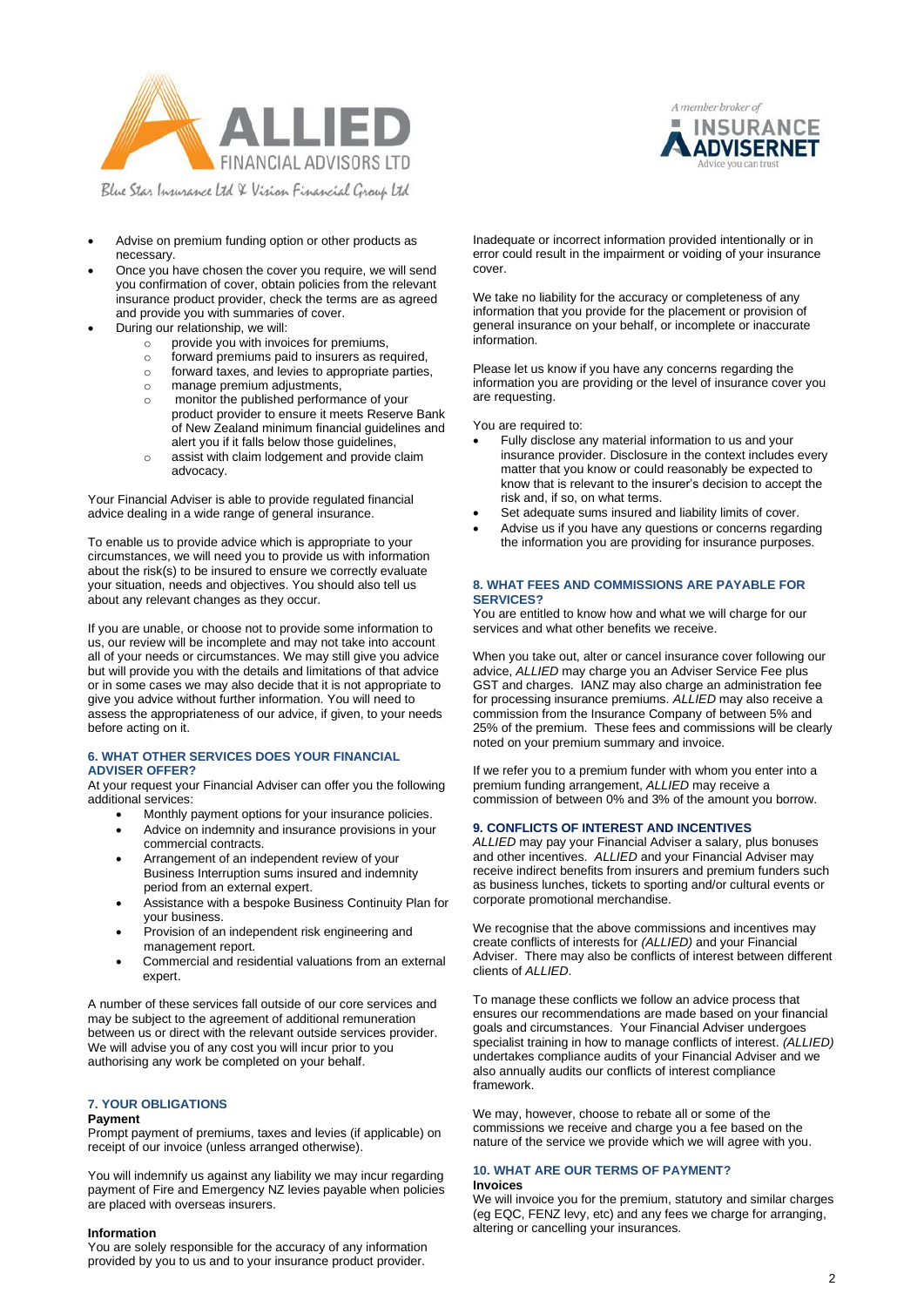



You must pay us within the date specified on the invoice or, in the case of a renewal, before the expiry date of the contract of insurance.

If you do not pay the premium on time, the insurer may cancel the contract of insurance and you will not be insured. The insurer may also charge a short term penalty premium for the time on risk.

Premium funding enables you to pay your premiums and statutory and other charges by instalments. We can facilitate the payment by monthly instalment from a company that provides premium funding.

# **11. GENERAL INFORMATION**

#### **Professional Indemnity Insurance**

*ALLIED* and its financial advisers are covered under a group professional indemnity insurance policy arranged by IANZ, in the amount of NZ\$100m

The insurance (subject to its terms and conditions) covers errors and omissions arising from advice provided by *ALLIED* through its financial advisers.

If you require further information regarding our Professional Indemnity insurance please contact our office.

#### **Term and Termination**

Our services may be terminated by you or *ALLIED* with one month's notice in writing to the other party.

If you decide to terminate our services we will be entitled to retain all commissions and fees for any policies of insurance that we have arranged on your behalf. In the event that any insurance premiums are outstanding at the time of termination you must pay us these amounts as part of the termination arrangements.

We will provide all reasonable assistance and cooperation after such notice of termination.

We may continue to answer queries and provide assistance after this period if requested by you, however we reserve the right to charge scaled fees for the provision of such services.

#### **Trust Account for Client Funds**

IANZ operates a trust account for the collection of client general insurance premiums and the onward payment of insurance premiums to insurers. The trust account is audited at least annually by a qualified auditor not affiliated with IANZ.

#### **12. IBANZ AND THE CODE OF PROFESSIONAL CONDUCT**

*ALLIED* is a member of the Insurance Brokers Association of New Zealand (IBANZ) and are bound by the IBANZ Code of Professional Conduct.

The Code sets out standards for financial advisers to follow when dealing with clients including requirements to inform clients of remuneration arrangements and any conflict of interest.

A copy of the Code is available in the consumer advice section of our website [www.alliedfinancial.co.nz](http://www.alliedfinancial.co.nz/)

#### **13. WHO DO I CONTACT WITH ANY COMPLAINTS AND/OR DISPUTES?**

If you are not fully satisfied with our services or wish to make a complaint, please speak to your Financial Adviser in the first instance. If your complaint is not resolved to your satisfaction or you do not want to speak with your Financial Adviser, you may contact *ALLIED* directly as follows:

Complaints Officer *Allied Financial Advisors* Ltd PO Box 5127, Papanui, Christchurch 8542 Phone: 0800 00 2066, 03 341 6280 [www.alliedfinancial.co.nz](http://www.alliedfinancial.co.nz/)

We will endeavour to resolve your problem openly and fairly and within a timely manner.

If you are unable to resolve your complaint with *ALLIED*, you may refer it to Financial Services Complaints Limited (**FSCL**), of which *ALLIED* is a member. FSCL is an approved independent dispute resolution scheme which handles complaints against financial service providers, including insurance brokers. FSCL is free to consumers and its decisions are binding on *ALLIED* (but not on you). Further information about FSCL is available from *ALLIED* and/or from www.fscl.org.nz . You may contact FSCL directly on 0800 347 257.

In some circumstances a dispute may arise between you and the insurer. In such circumstances *ALLIED* will assist you with details of the insurer's Internal Dispute Resolution process and, if the dispute remains unresolved, access to the Insurer disputes resolution scheme. If the dispute proceeds, you should obtain legal advice from a qualified lawyer.